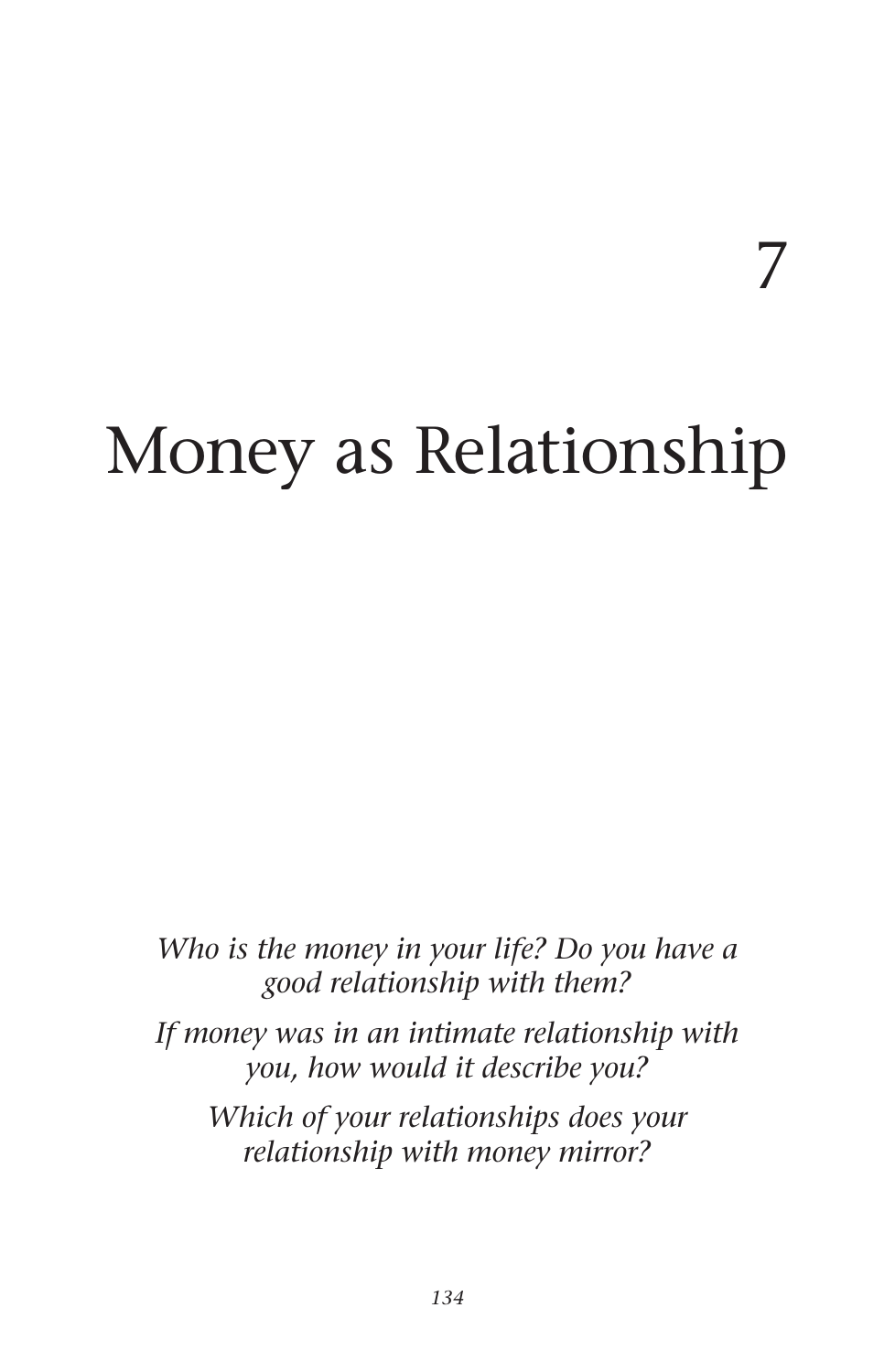## **Wealth Attunement**

#### Money as Relationship

#### **1**

Everything exists by virtue of relationship Everything is connected Everything is Energy

#### **2**

Your relationship to something affects that thing When you affect something it affects you back

### **3**

You and money are in a relationship How you relate to money will affect how it relates back to you How you relate to money reflects how you relate to other things

#### **4**

Your relationship to money mirrors other relationships Your relationship with money reflects your relationship with self

Money is a mirror

*We do not mind our not arriving anywhere nearly so much as our not having any company on the way*  Frank Moore Colby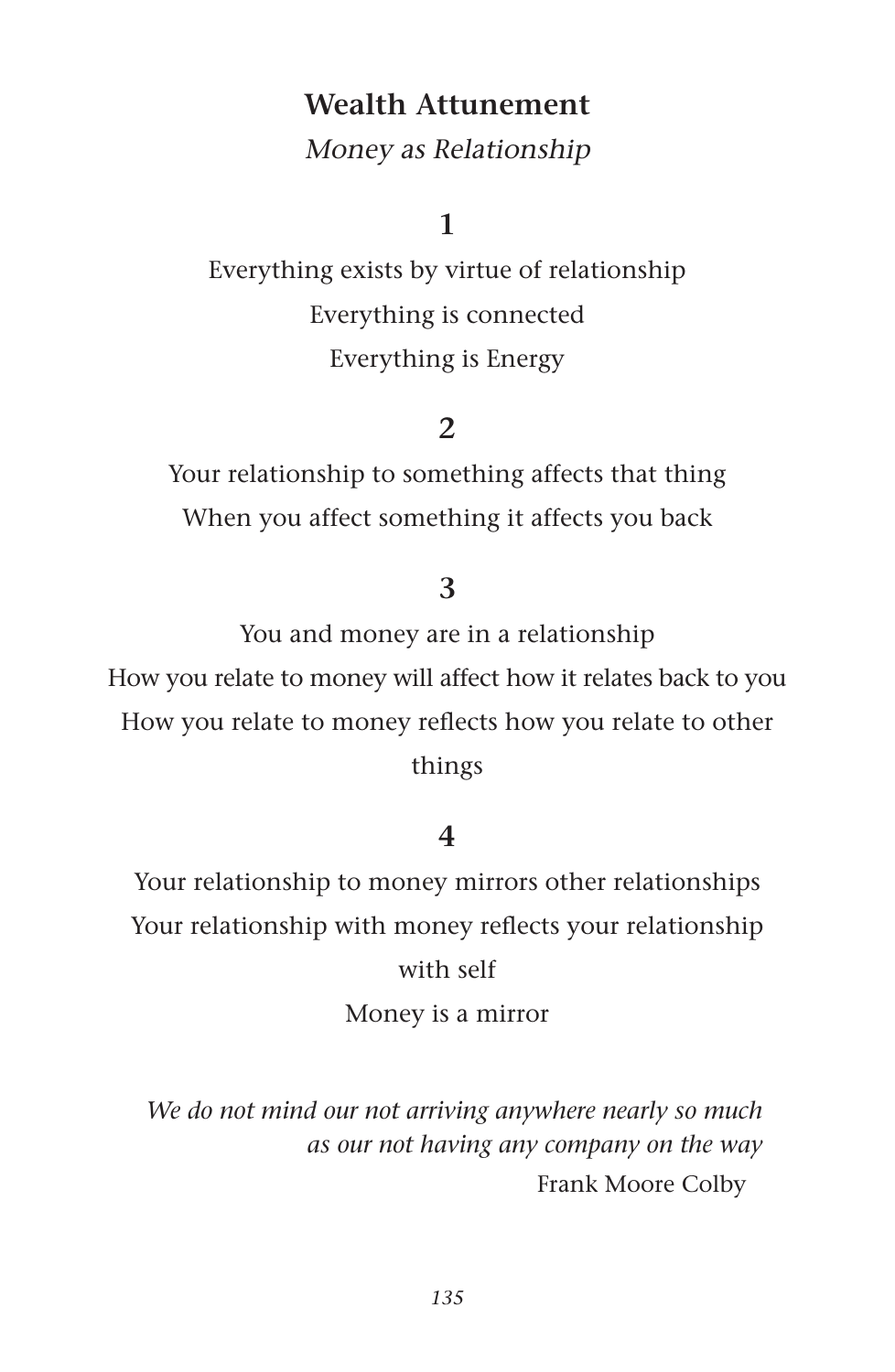# **To love and be loved in return**

Money is something we are in relationship with. Everything exists by virtue of relationship. The connection between everything is real. It is an energetic connection, which is now 'scientifically proven' in quantum physics, though it has been known by most ancient cultures for thousands of years.

If everything is connected, then this means not only that 'inanimate objects' should be regarded differently, but it also means that we can affect these objects and they can affect us back. If everything is connected, it means that the word 'relationship' can be used in relation to our car, computer, house, and also to money.

However, though we have gone into space and advanced technologically in many ways, the area of relationships is still largely uncharted terrain. We can see evidence of this all around us. So now take that fact, and add money, with all its negative clichés and parables, and all the fears and anxiety linked to it across time, and what do you get? Well, it's definitely not 'and they lived happily ever after'!

## **What do you say after you say hello?**

Without a doubt, life and how we deal with it is best described as one long series of relationships. Yet we are never given any training in this most important area of our lives. Parents are expected to know instinctively how to relate to their children. Children are supposed to know how to relate to parents, teachers, authority, and their friends. It is assumed we know how to get on with our partners or spouses or lovers. No training is provided. No guidelines. No rules of communication, of conflict resolution, of loving. No outlines or parameters. Clearly, this method has not been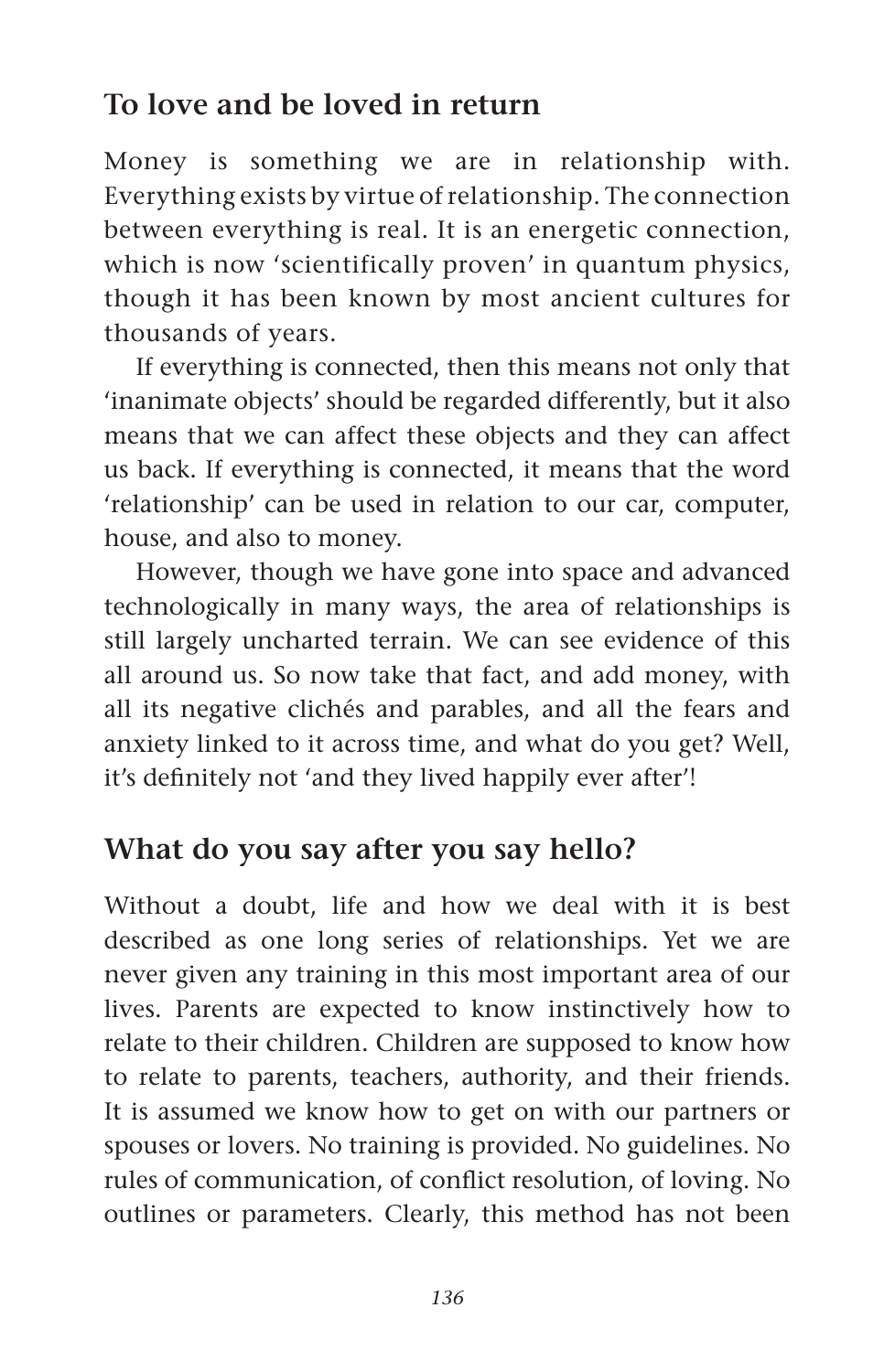providing any of the tools we need to ensure we have good relationships.

So it is no wonder that our relationship with money is often not as great as it could be. In fact our relationship with money will reflect other relationships in our life. And as we change one, so they all change. Because how you do anything is how you do everything, and because everything is connected.

This is a key concept to reflect upon, which runs as a core theme throughout this book. You will treat money in the same way as you treat others you are in relationship with. If you do not respect your partner, for example, you will not respect money, and money will respond accordingly. If you are too possessive with it, money will, eventually, leave you. If you do not love money (desire works just as well), it will not come to you, as you will not attract it.

Of course this is only one of the many aspects which influence your relationship with money. The various aspects involved in your relationship with money are interwoven and should be looked at in unison; we separate them here only for ease of reference. The key is that everything is connected and, as such, everything affects everything else.

## **Mirror, mirror, on the wall …**

How you do anything is how you do everything. If you do not pay attention to money, you probably don't notice other things either – like the crack in the window, or your wife's new hairdo, or perhaps your aching knee. If you take pride in what you do and believe in excellence this will also be reflected in everything you do, no matter how trivial. That's just the way things are.

So money not only relates to us the way we relate to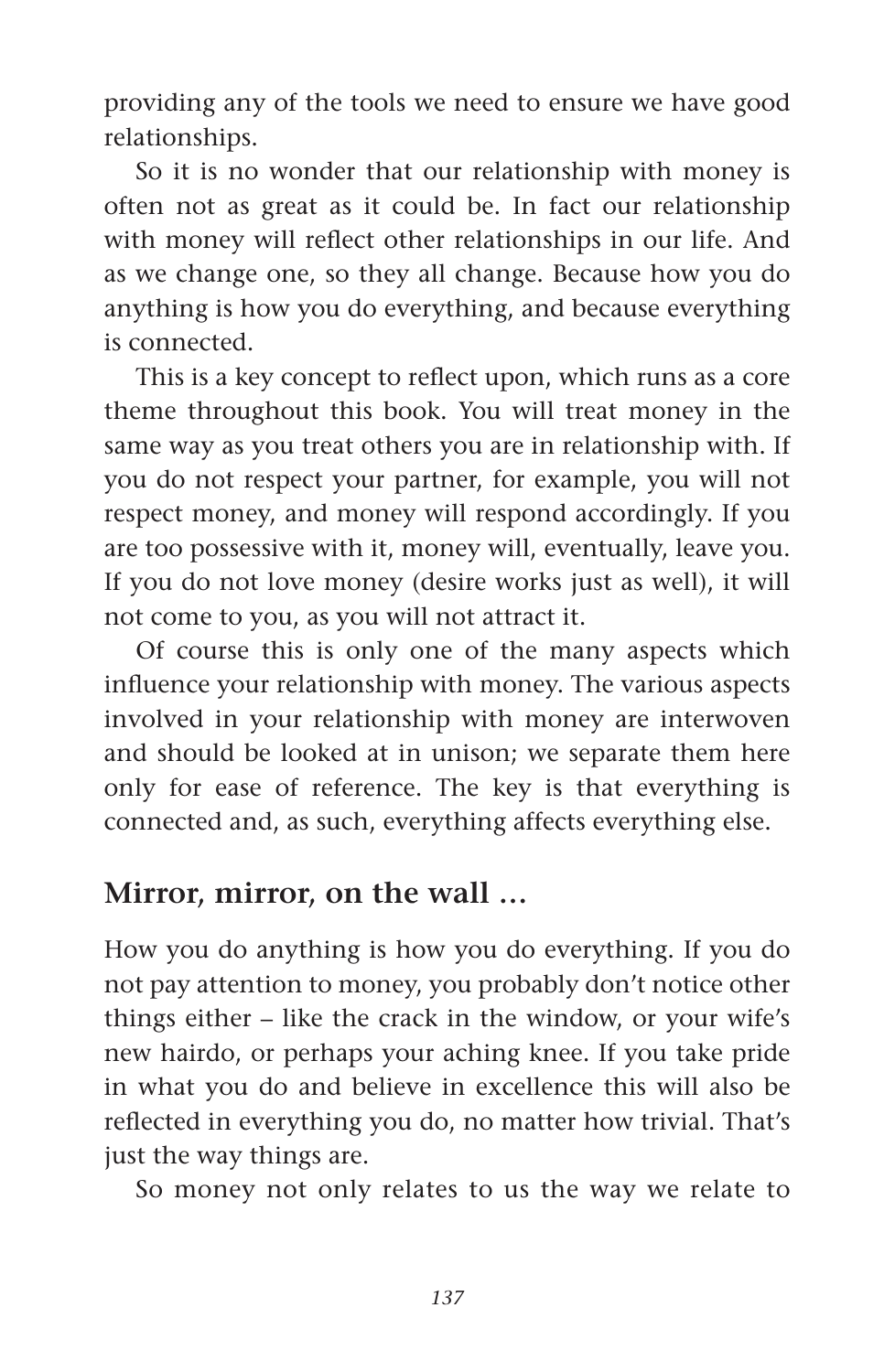it, but it also reflects to us the way we relate to the world. Often we do not want to see this reflection, so we keep away from money. Money raises all sorts of issues for us which we would rather ignore – it questions our priorities, our ethics, our beliefs, and our trust in life. And finally it reflects to us the biggest and most important relationship of our lives – the relationship with self, because it is this, most of all, that we reflect on to our relationship with money.

If we feel we aren't deserving, if we feel we are not good enough, if we are not expressing generosity ourselves, or if we believe that we are limited in what we can do and how we can express ourselves, then these qualities will be projected on to and reflected back to us from money.

## **… loves me, loves me not, loves me …**

A relationship is a two-way flow of energy, it's a communication, it is an exchange. When it comes to money, it's a little like (my variation of the famous) 'ask not what money can do for you, ask rather what you can do for money'. Think about that for a while. What does money want from you?

We think of money as that thing that we need to get, or find, or win, or earn. It's there, outside, and we need to somehow 'fetch it'. Once we find it, we want to own it and get it to do what we want. Sounds a lot like some relationships, doesn't it? We do not think money should have any expectations of us. Often we do not even like it very much, or we fear it, and yet we still expect it to come to us, just because we want it to. Sometimes we are not even too sure if we do want it to come to us, but we seek it anyway.

We spend most of our lives searching for money, and then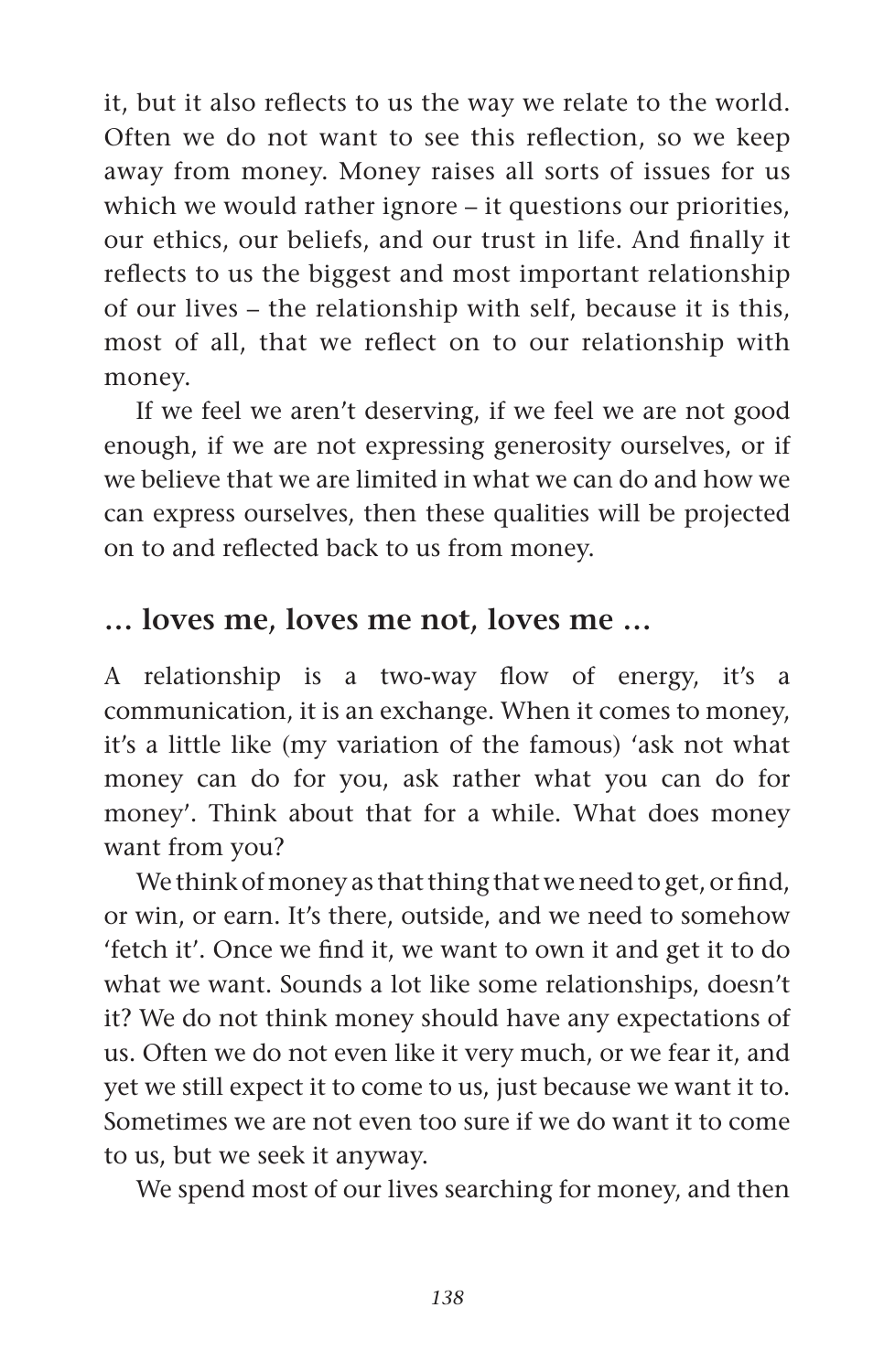when we find it, we do not pay much attention to it. We do not care for it, or look after it. We don't even know much about what makes it tick. When it leaves us one day, we are very surprised.

Consider your relationship with money. Reflect on how you have been treating it, and ask yourself what would happen if you treated your lover or child or dog in the same way. It's quite a thought, isn't it? Also, compare how you treat money with how you treat the significant (and, more importantly, the less significant) others in your life. Also consider how others treat you.

> *There is only one journey. Going inside yourself*  Rainer Maria Rilke

Now you may think this line of thinking is somewhat absurd, because after all what can money want from us? It's not a person, it has no needs. I remember giving a talk on money to a group of business people in Cape Town. I asked them to sit in pairs and 'talk to money'. One person would be money, and the other would simply be themselves. Each would take turns to start, and converse, allowing the discussion to emerge and flow naturally.

Some who have done this process have said that in the space of 10 to 15 minutes they learnt more about money than they had in their entire lives!

## **And then money said, 'Talk to me'**

Anyway, a gentleman (who was in the role of 'money') was having problems with this process. He said, 'I am money. I have no emotions. I do not care. I have no feelings. Don't give me these stories about helping the poor and the orphans. I am money. I have no feelings. Why should I care?'